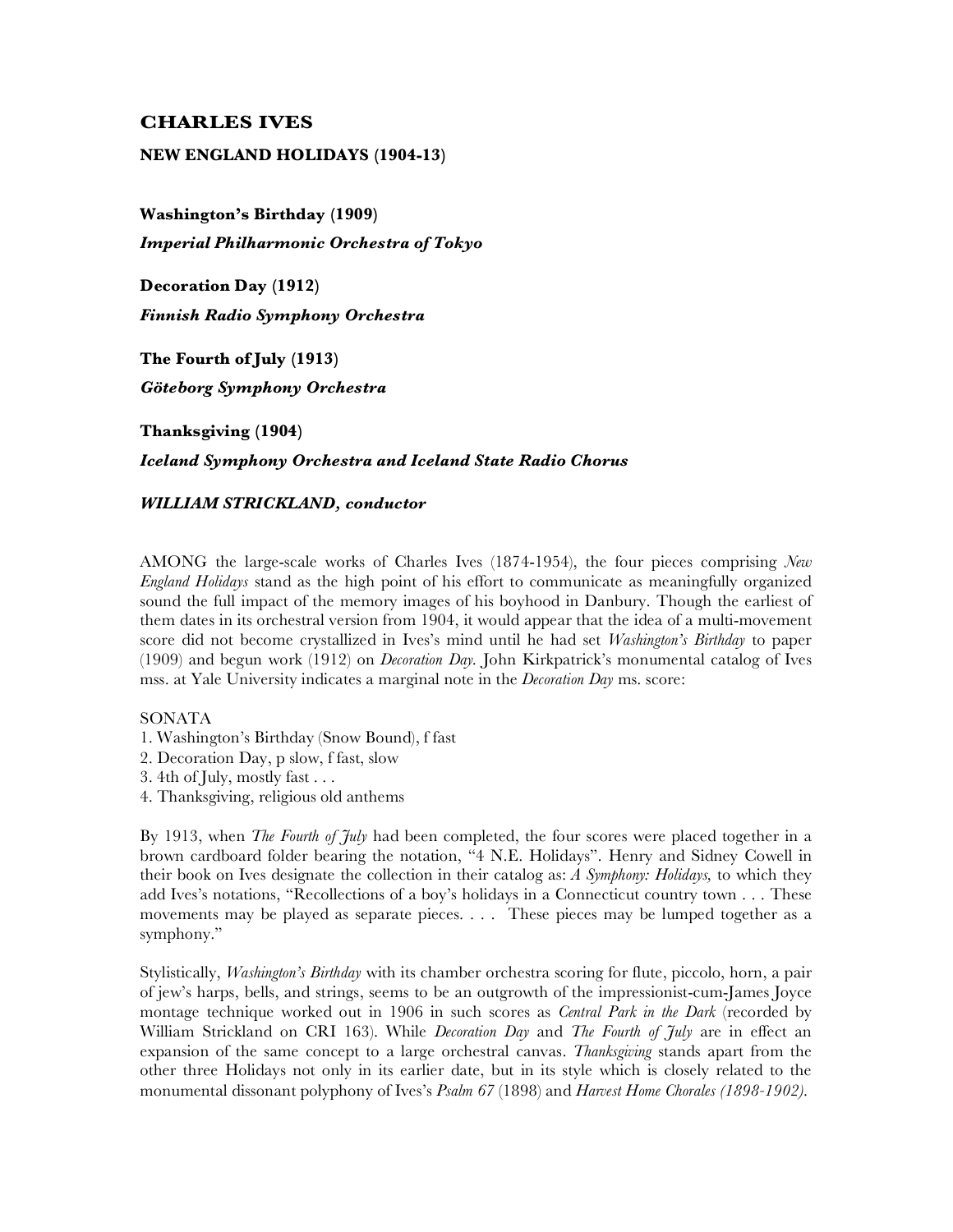This Ivesian counterpart to Vivaldi's *Four Seasons* (the titles indicated in Henry Cowell's New Music Series publication in 1936 of *Washington's Birthday* were *Winter—Washington's Birthday; Spring* — *Decoration Day; Summer — The Fourth of July; Autumn — Thanksgiving and Forefather's Day)* had to wait until April 9, 1954 —scarcely a month before the composer's death — for a first integral performance (by Antal Dorati and the Minneapolis Symphony Orchestra). However, Ives arranged several private tryouts of *Washington's Birthday* between 1910-15, and his description of the musician's reaction — as quoted by the Cowells — gives some idea of how appalled they were at the metrical complexities and dissonant texture of what they were asked to play: "These were supposed to be the best men in the orchestra, and they were good musicians, but the Globe Theatre orchestra did it as well, if not better. They made an awful fuss about playing it, and before I got through, this had to be cut out, and that had to be cut out, and in the end, the score was practically emasculated. After 6 or 8 rehearsals it was approximately well played, but only after some of the parts which seemed to me the strongest and the best were cut out. Harmisch, the viola player, was the only one who was not more or less mad at the trouble the music gave them. He suggested that the piece be played at one of their concerts [of the New York Symphony Orchestra], but Reber Johnson answered: 'No, we must think of the audience.'" However, by 1931-1932 the courageously pioneering conductor-composer-encyclopedist, Nicolas Slonimsky, had performed *Washington's Birthday, Decoration Day,* and *The Fourth of July* with great success in Europe. But by that time Ives's deteriorating health had forced him to give up musical composition and to retire from the Ives & Myrick insurance partnership which he and Julian Myrick had built up so brilliantly from scratch over a period of more than twenty years. It was to Myrick, by the way, that Ives dedicated the score of *The Fourth of July.*

That Ives was hopeful of obtaining performances of his more difficult works even under semiprivate circumstances is indicated not only by the sizable number of arrangements from instrumental choral works contained in the collection of *114 Songs* printed and distributed at Ives's own expense in 1922, but also by a *Decoration Day* sketch indicating plans for a Fifth Violin Sonata based on the *New England Holidays* music.

In each of the first three *Holidays* pieces, an atmospheric impressionist opening — wintry, warmly springlike, and nocturnal by turns — gives way to a kind of phantasmagoric "action" music such as only Ives could write. The super-imposition of meters and keys is more drastic in the barndance episode of *Washington's Birthday* and in the parade and fireworks finale of *The Fourth of July* than in *Decoration Day,* where the evocation of specific incidents assumes a more usual episodic progression along the time continuum.

A lengthy cataloging could be made here of the metrical and harmonic devices employed by Ives to achieve some of the startling sound-reflection and off-key village band effects in *New England Holidays;* but it is perhaps more in key with Ives's poetic intent to let the music on this disc be heard on its own terms, free of the apparatus of exhaustive technical analysis. Ives himself did supply postfaces to the scores of the first three movements, which we reproduce here in his own punctuation and spelling, and to this we add a brief commentary on *Thanksgiving,* based as much as possible on the composer's own words:

WASHINGTON'S BIRTHDAY — *"Cold and Solitude", says Thoreau, "are friends of mine. Now is the time before the wing rises to go forth and see the snow on the trees."*

*And there is at time, a bleakness, without stir but penetrating, in a New England midwinter, which settles down grimly when the day closes over the broken hills. In such a scene it is as though nature would but could not easily trace a certain beauty in the sombre landscape! — in the quiet but restless monotony! Would nature reflect the sternness of the Puritan's fibre or the self-sacrificing part of his ideals?*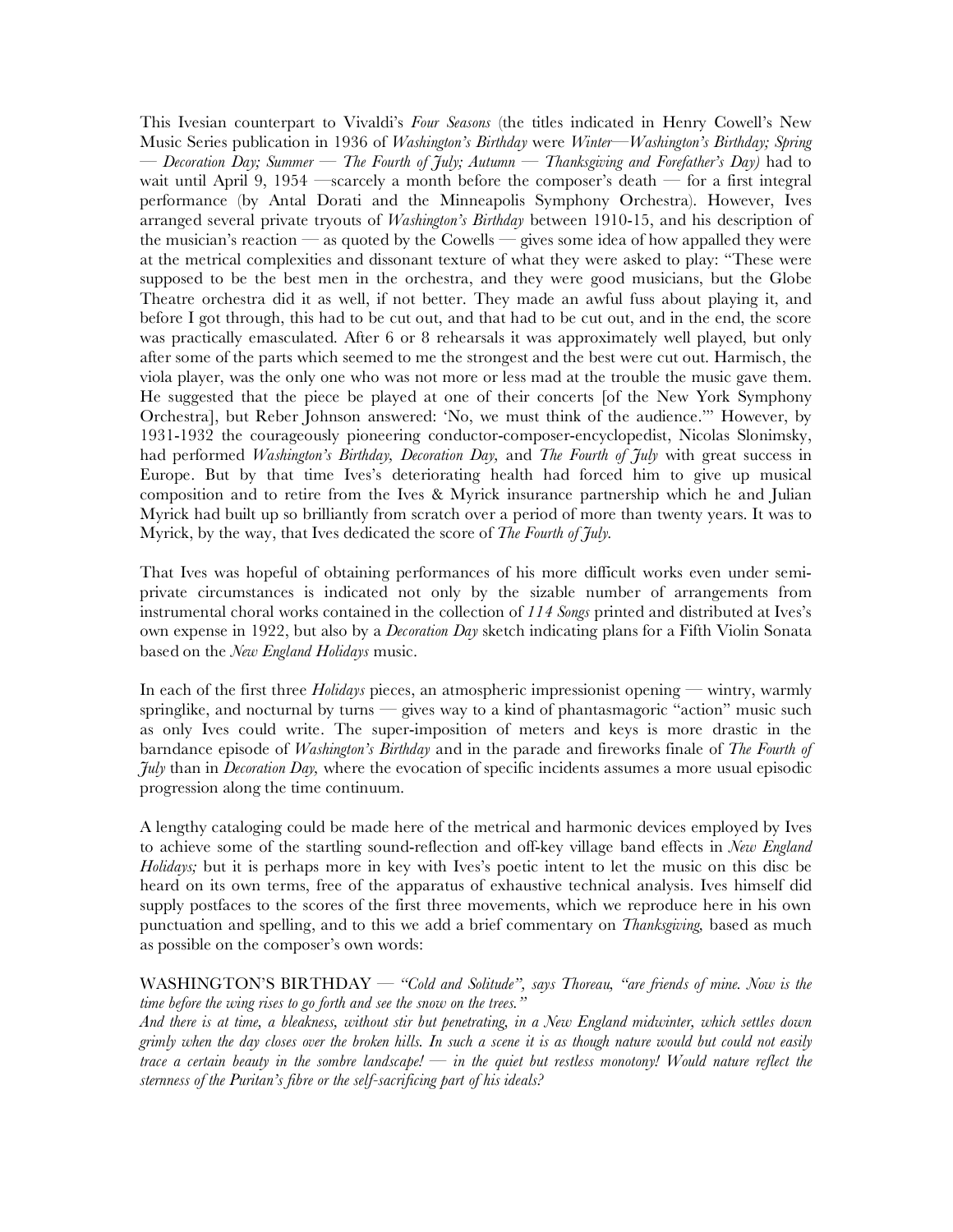*The old folks sit "the clean winged hearth about Shut in from all the world without Content to let the North-wind roar In baffled rage at pane and door"* (WHITTIER)

*But to the younger generation, a winter holiday means action! — and down through "Swamp Hollow" and over the hill-road they go, afoot or in sleighs, through the drifting snow, to the barn dance at the Centre. The village band of fiddles, fife and horn keep up an unending "breakdown" medley and the young folks "salute their partners and balance corners" till midnight; — as the party breaks up, the sentimental songs of those days are sung half in fun, half seriously and with the inevitable "adieu to the ladies" the "social" gives way to the grey bleakness of the February night.*

DECORATION DAY — *In the early morning the gardens and woods about the village are the meeting places of those who, with tender memories and devoted hands, gather the flowers for the Day's Memorial. During the forenoon as the people join each other on the Green there is felt at times, a fervency and intensity — a shadow, perhaps, of the fanatical harshness—reflecting old Abolitionist days. It is a day as Thoreau suggests, when there is a pervading consciousness of "Nature's kinship with the lower order — man."*

*After the Town Hall is filled with the Spring's harvest of lilacs, daisies and peonies, the parade is slowly formed on Main Street. First come the three Marshals on plough horses (going sideways); then the Warden and the Burgesses in carriages, the Village Cornet Band, the G.A.R., two-by-two, the Militia (Company G.) while the volunteer Fire Brigade, drawing the decorated hose-cart, with its jangling bells, brings up the rear — the inevitable swarm of small boys following. The march to Wooster Cemetery is a thing a boy never forgets. The roll of muffled drums and "Adeste Fideles" answer for the dirge. A little girl on the fence post waves to her father and wonders if he looked like that at Gettysburg.*

*After the last grave is decorated "Taps" sound out through the pines and hickories, while a last hymn is sung. Then the ranks are formed again and "we all march back to Town" to a Yankee stimulant — Reeves' inspiring "Second Regiment, Quickstep," — though to many a soldier, the sombre thoughts of the day underlie the tunes of the band. The march stops — and in the silence, the shadow of the early morning flower-song rises over the Town and the sunset behind West Mountain breathes its benediction upon the Day.*

THE FOURTH OF JULY  $-H$ 's a boy's "4<sup>th"</sup> — no historical orations — no patriotic grandiloquence by *"grown-ups"— no program in his yard! But he knows what he's celebrating — better than some of the county politicians. And he goes at it in his own way, with* a *patriotism nearer kin to nature than jingoism. His festivities start in the quiet of the midnight before and grow raucous with the sun. Everybody knows what it's like. The day ends with the rocket over the Church-steeple, just after the annual explosion sets the Town Hall on fire.*

THANKSGIVING AND/OR FOREFATHERS DAY — *The score bears no explanatory note other than a dedication to his brother-in-law, Edward Carrington Twichell. However, the actual title page in ms. reads, "Thanksgiving and Forefathers Day — IV movement N.E. Holidays — This is a nice piece of turkey — Eddy!*.. *. & dedicated to E.C.T. — Center Church New Haven Thanksgiving 1897 — put in this piece Aug. 1904."*

*The nearest that can be offered to Ives's own description of Thanksgiving are the composer's observations on the original organ prelude and postlude that formed the basis for the orchestral work — these as paraphrased by Henry and Sidney Cowell in their book, Charles Ives and his Music (Oxford University Press, New York, 1955): "The Postlude starts with C-minor and D-minor together, and later major and minor chords together, a tone apart. This was to represent the sternness and strength and austerity of the Puritan character, and it seemed that any of the major, minor or diminished chords used alone gave a feeling of bodily ease which the Puritan did not give in to. There is also in this some free counterpoint in different keys, and rhythms going together. There is a scythe or reaping*